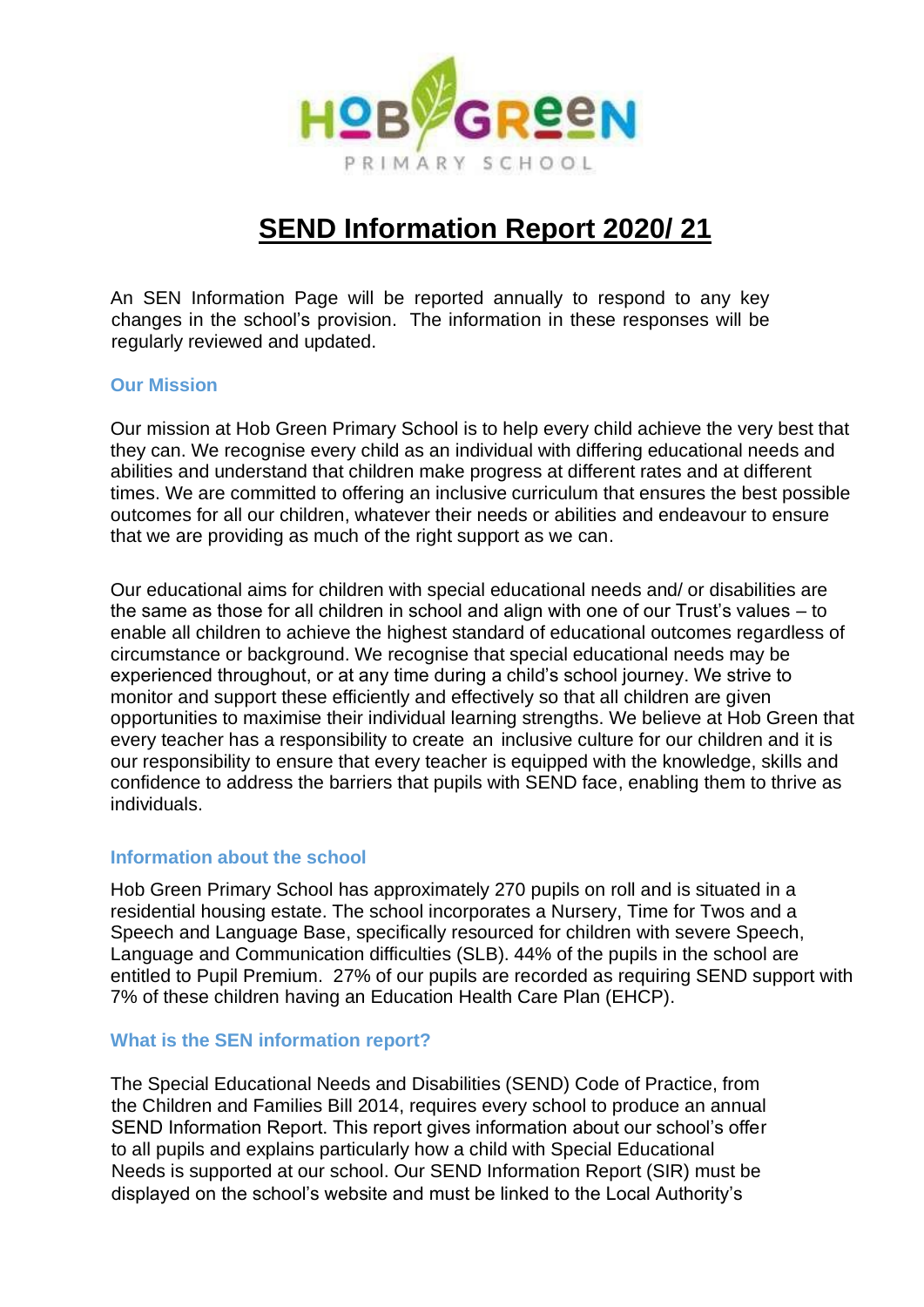Report. The Local Authority Report for Dudley Metropolitan Council is known as the 'Local Offer'. The purpose of the Local Offer is to provide clear and transparent information about the range of educational services and provision in the local area. Dudley's Local Offer can be found on Dudley's website or by clicking the link: Here is a link for your information <https://www.dudley.gov.uk/resident/localoffer/>

# **What are the kinds of special education needs (SEN) that Hob Green caters for?**

During a child or young person's school life, they may have a special educational need. The SEND Code of Practice 2014 defines SEND as:

*'A child or young person has SEND if they have a learning difficulty or disability which calls for special education provision to be made for him or her. A child of compulsory school age or a young person has a learning difficulty or disability if he or she:*

*A) Has a significantly greater difficulty in learning than the majority of others the same age, or* 

*B) Has a disability which prevents or hinders him/her from making use of facilities of a kind generally provided for others of the same age in mainstream schools or mainstream post-16 institutions.* 

As an inclusive school, we educate children from the ages of 2 to 11 (Time for Twos to Year 6) with varying levels of SEND. We welcome all children and provide different and/ or additional provision for a range of needs. These may include:

| <b>Area of Need</b>                                          | For example, a child or young person may:                                                                                                                                                                                                                                                                                                                                                                                                                                    |
|--------------------------------------------------------------|------------------------------------------------------------------------------------------------------------------------------------------------------------------------------------------------------------------------------------------------------------------------------------------------------------------------------------------------------------------------------------------------------------------------------------------------------------------------------|
| <b>Communication &amp; Interaction</b><br>(C&1)              | Have speech, language &<br>$\bullet$<br>communication difficulties which make<br>it difficult for them to make sense of<br>language.<br>Have speech, language and<br>$\bullet$<br>communication difficulties which make<br>it difficult for them to be able to, and<br>understand how to, communicate<br>effectively and appropriately with<br>others.<br>Have diagnoses of ASC (Autistic<br>Spectrum Condition), Asperger's, with<br>associated communication difficulties. |
| <b>Cognition &amp; Learning (C&amp;L)</b>                    | Learn at a slower pace than others<br>$\bullet$<br>their age.<br>Have difficulty in understanding parts of<br>$\bullet$<br>the curriculum.<br>Have difficulties with organisation and<br>$\bullet$<br>memory skills.<br>Have a specific difficulty a specific part<br>$\bullet$<br>of their learning performance.                                                                                                                                                            |
| <b>Mental</b><br>Social, Emotional &<br><b>Health (SEMH)</b> | Have difficulty managing their<br>$\bullet$<br>relationships with other people.                                                                                                                                                                                                                                                                                                                                                                                              |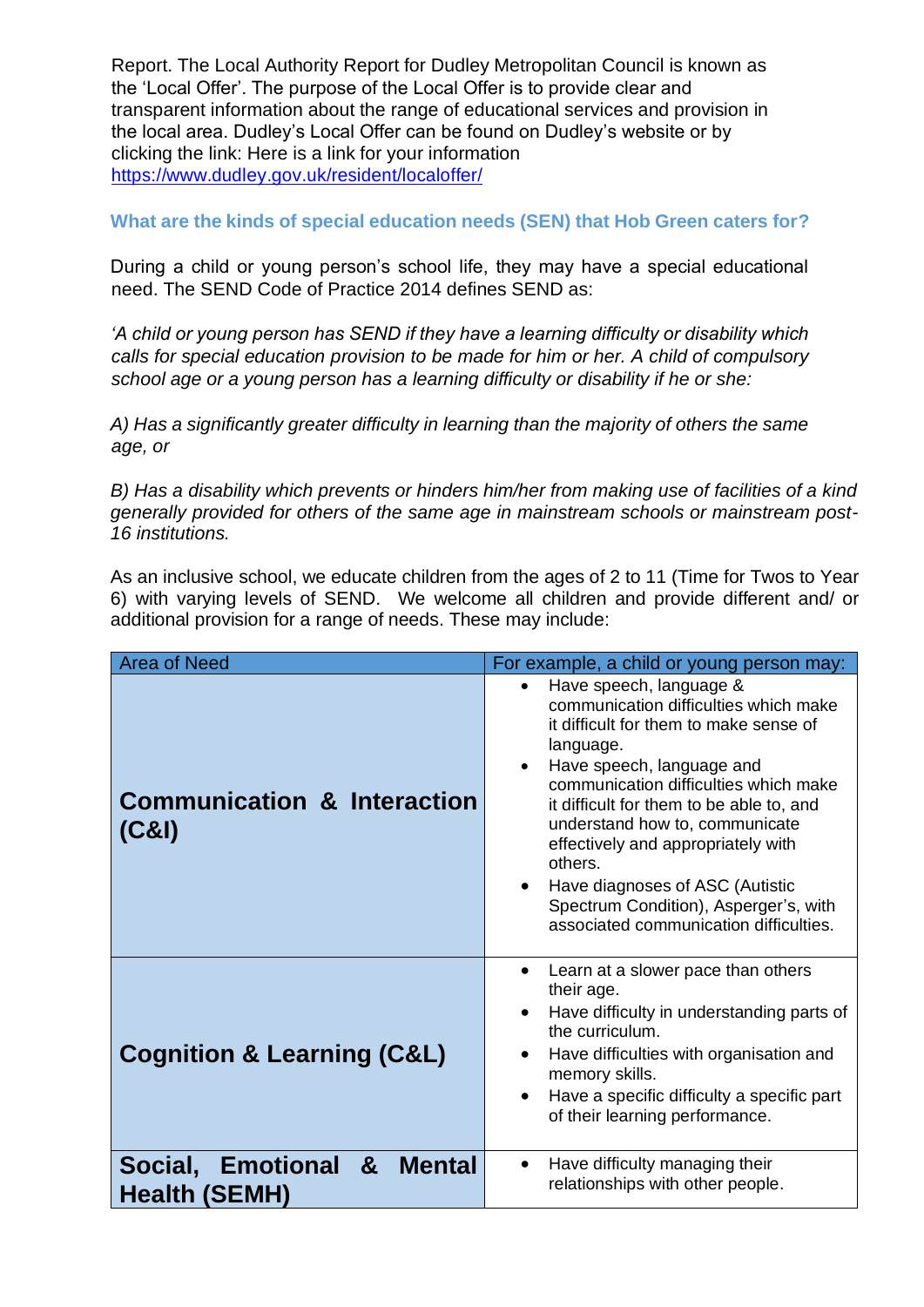|                                         | Be withdrawn, or behave in ways that<br>$\bullet$<br>may hinder their and other children's<br>learning.<br>Demonstrate difficulties with their<br>health and/or wellbeing.<br>Have difficulty understanding or<br>$\bullet$<br>regulating their emotions (e.g. anxiety,<br>anger)<br>Have a diagnosis of ADHD (Attention<br>$\bullet$<br>Deficit Hyperactivity Disorder). |
|-----------------------------------------|---------------------------------------------------------------------------------------------------------------------------------------------------------------------------------------------------------------------------------------------------------------------------------------------------------------------------------------------------------------------------|
| <b>Physical &amp; Sensory (P&amp;S)</b> | Have visual and/or hearing<br>$\bullet$<br>impairments.<br>Have a physical need that means they<br>$\bullet$<br>must have additional ongoing support<br>and equipment.<br>Have difficulties with sensory<br>processing.<br>Be under-sensitive or over-sensitive in<br>any of the 5 areas: proprioception,<br>vestibular, auditory, oral sensory and<br>tactile.           |

We recognise that all children, regardless of any diagnosed SEND, may need some support in their learning at some time. This support may be short or long term and may take the form of an additional resource or extra provision.

# **Who is responsible for co-ordinating and supporting pupils with SEND?**

At Hob Green, every teacher is a teacher of SEND and all staff have a responsibility for ensuring the needs of a child are fully met.

#### **Special Educational Needs Co-Ordinator (SENDCo):**

It is compulsory for a school to have a Special Education Needs and Disabilities Coordinator (SENDCo). Hob Green's SENDCo is Mrs Amy Humphreys and she is responsible for the day-to-day operation of the SEND policy and the co-ordination of specific provision to support individuals with additional needs. It is also the role of the SENDCo to provide professional guidance to colleagues and work closely with parents/ carers and other agencies. If you have any specific concerns about your child that you wish to discuss further with Mrs Humphreys, she can be contacted via the school office on 01384 210288 or via email [\(ahumphreys@hobgreen.drbignitemat.org\)](mailto:ahumphreys@hobgreen.drbignitemat.org).

#### **Class Teachers:**

The provision of pupils with SEND is closely monitored by the class teacher in collaboration with the SENDCo. All our teachers have a responsibility to cater for the needs of the children in their class and offer a high-quality inclusive curriculum through quality first teaching. If they have concerns about a child in their class and feel they may need additional provision and/ or support, then they raise their concerns with parents and the SENDCo.

#### **Teaching Assistants:**

Our Teaching Assistants (TAs) are class based and support with the delivery of phonics, reading, speech and language, maths and English sessions, targeting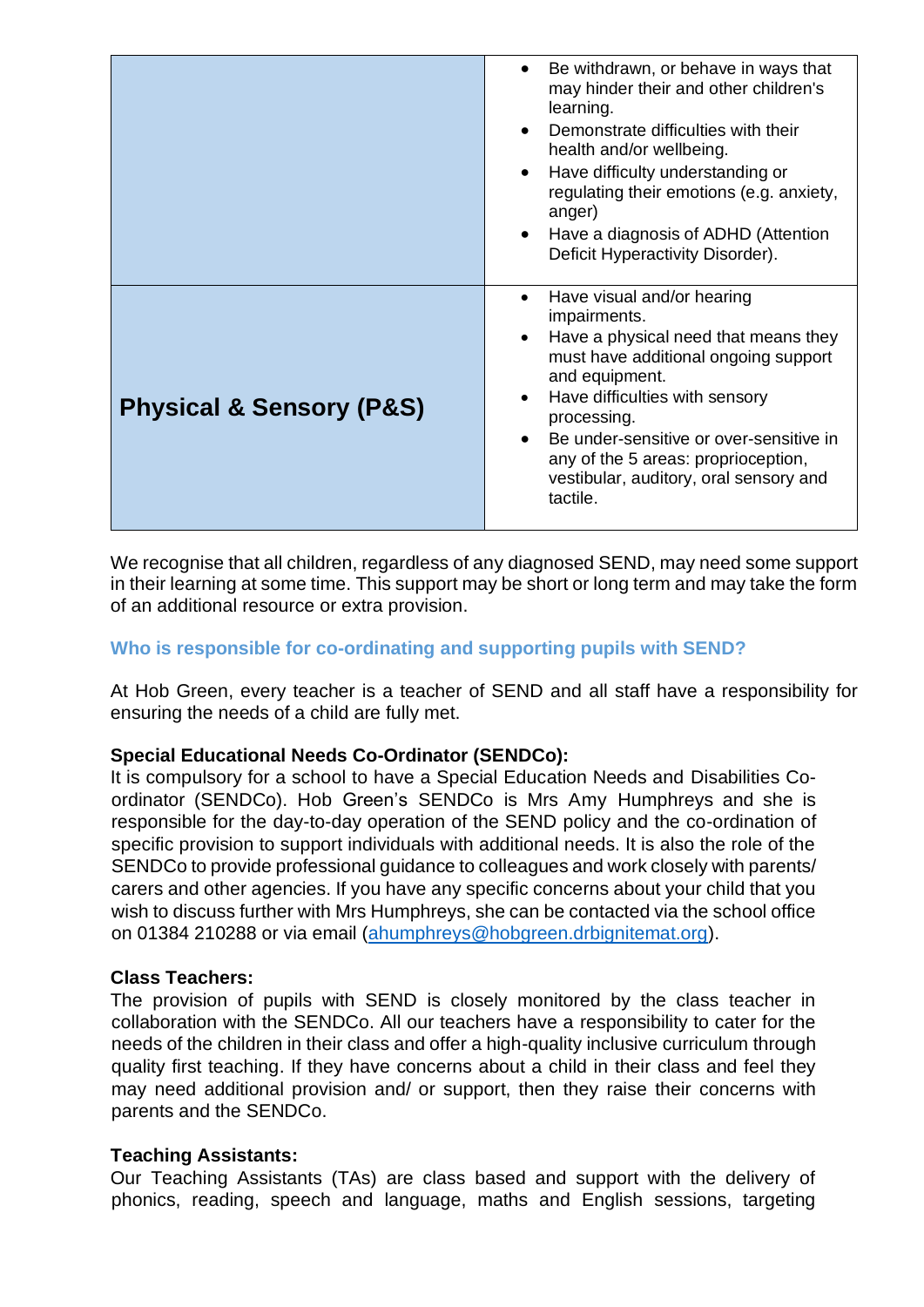identified children. This enables us to offer small group support to those children with higher levels of need of SEND Support. Their work is carried out under the direction of the class teacher and SENDCo with the support of external agencies.

Our TAs also support with the delivery of Individual Support Plan (ISP) targets and interventions. These are planned for, monitored and reviewed by the class teacher in collaboration with the SENDCo and parents.

#### **Parent Participation Officer**:

Mrs Rose Whitehouse is our Parent Participation Officer and a Designated Safeguarding Lead (DSL). She is available every day to discuss concerns with parents and provide advice and support.

## **Pastoral Team**:

The Pastoral Team meet weekly to discuss the needs of our vulnerable children and plan how to remove the barriers to learning that have been identified. Depending on the type of support needed, the team work closely with teachers, parents and outside agencies to close the gap on their learning and provide advice and support for teaching and support staff, as well as for parents and carers on how to support their child at home.

## **The Trust Board**

The Trust maintains a clear oversight of SEND provision acorss all schools through the Trust Improvement Board. The Trust Board has an identified SEND Trustee who is responsible for:

- Raising awareness of SEND provision issues at Trust Board Meetings.
- Monitoring the quality and effectiveness of SEND provision within individual schools and across the Trust.
- Working alongside the Executive team, Headteachers and SENDCos to determine the strategic development of the Trust's SEND policy and provision.

# **Senior Leadership Team**

Mrs Humphreys is part of our Senior Leadership Team (SLT). She works closely with the Headteacher, Mrs Lucy Williams, and Deputy Headteacher, Mrs Maggie Bostock, to ensure that the provision for our pupils with SEND is robust and that the development of the SEND practices is part of the whole school development.

# **How do we identify children with SEND?**

At Hob Green, we believe that every child matters and aim to ensure that all children are given equal opportunities that empower them to become creative and ambitious individuals, who strive to do their best at all times. Early identification is key to ensuring pupil needs are met and through effective partnerships and collaboration with parents and external agencies, we are able to identify individual needs early, enabling pupils to access a level of support that is in line with their level of need.

When your child starts our school, they will be assessed so that their attainment and current level of skill can be obtained. If your child has transferred from a different education setting, our assessment data will build on any information that has been passed on. This means that our teachers can carefully plan and deliver a curriculum that enables your child to thrive socially, emotionally and academically. Working in collaboration with parents, class teachers will make regular assessments of progress for all children.

We know when pupils need help if:

• Concerns are raised by parents/carers, teachers, or the pupil's previous school.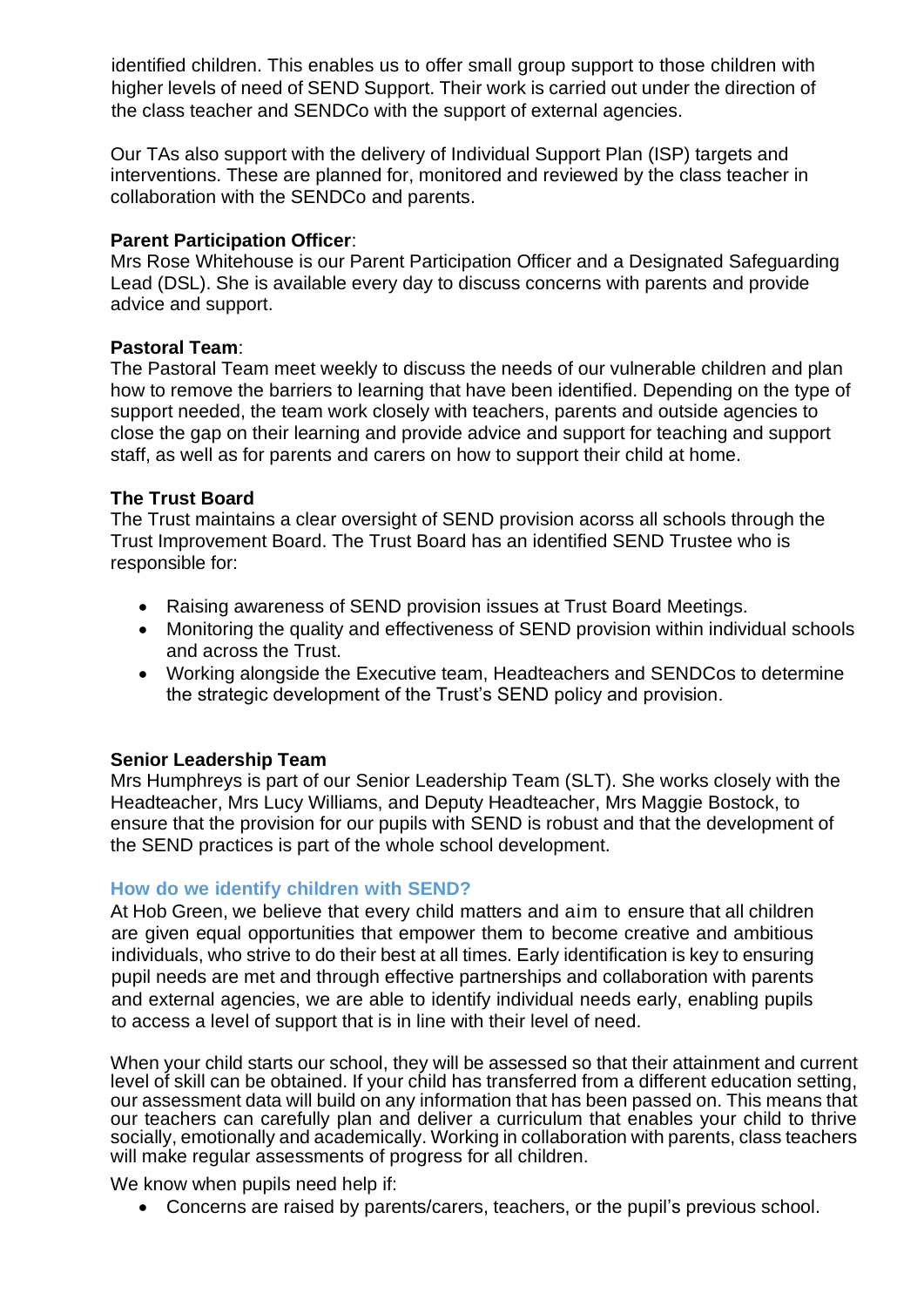- Your child is identified as working below age-related expectations.
- Progress is significantly slower than that of their peers who started from a similar baseline.
- There is an increase in attainment gap between the child and that of their peers.
- Concerns are raised by external professionals such as GP or Paediatric Team.

Slow progress and attainment will not automatically mean a pupil is recorded as having SEN. When deciding whether special educational provision is required, we will start with the desired outcomes. These will include the expected progress and attainment and the views and wishes of the child and their parents. We will use this to help determine the support that is needed and whether we can provide it by adapting our core offer or whether something additional is required.

Teachers monitor every child's progress as a matter of routine. Progress is reported every half term in Pupil Progress Meetings with the Senior Leadership Team (SLT). Any concerns will be raised and shared with the SENDCo as part of these progress meetings.

Our support process is shown below:

#### **Stage 1 - Quality First Teaching**

Wave 1 describes Quality First Teaching (high-quality inclusive teaching which takes into account the learning needs of all children). It includes providing scaffolded support (differentiation) and creating an inclusive learning environment. All children have an entitlement to quality first teaching; therefore this stage is not identified as SEND support.

#### **Stage 2 - Time-Limited Interventions/ Cause for Concern**

Some pupils may require specific, time-limited interventions in addition to quality first teaching that are provided to help accelerate progress to enable them to work at age-related expectations. These are often targeted as a group of pupils with similar needs. Again, these interventions are not necessarily deemed as SEN support.

At this stage, however, the class teacher may raise a cause for concern and in collaboration with the SENDCo, identify an area(s) of concern, reflecting upon the four areas of need as identified in the Code of Practice. These concerns are discussed with parents and together, more specific, targeted interventions are put into place that aim to accelerate progress and enable the child to reach their full potential through using the Graduated Approach.

#### **Stage 3 - SEN Support**

Those children whose needs cannot be met through wave 1 and 2 may require specific support, which is 'additional to or different from' the differentiated curriculum. Specific support may include things like a more specific learning programme, specific targeted interventions, extra help from a teacher or teaching assistant or support from an external agency. External agencies may include Speech and Language Therapy Services, Educational Psychology or Autism Outreach Service. Children receiving SEN support, with parental consent, will be placed on an internal SEN support register to monitor additional provision and ensure effectiveness.

The aim of this stage is to provide further support that accelerates progress and effectively meets the child's needs. When this is achieved, your child will be taken off the SEN register and continue to have their needs met through the early stages of support.

#### **Stage 4 - Education, Health & Care Plan (EHCP)**

There may be some children with more complex needs that require additional support, above what is provided at SEN support. The school, parents/ carers or professionals may suggest that an Education, Health and Care assessment is carried out. This request is submitted to the Local Authority, who would expect to see evidence of the action taken by the school as part of the graduated response of SEN support.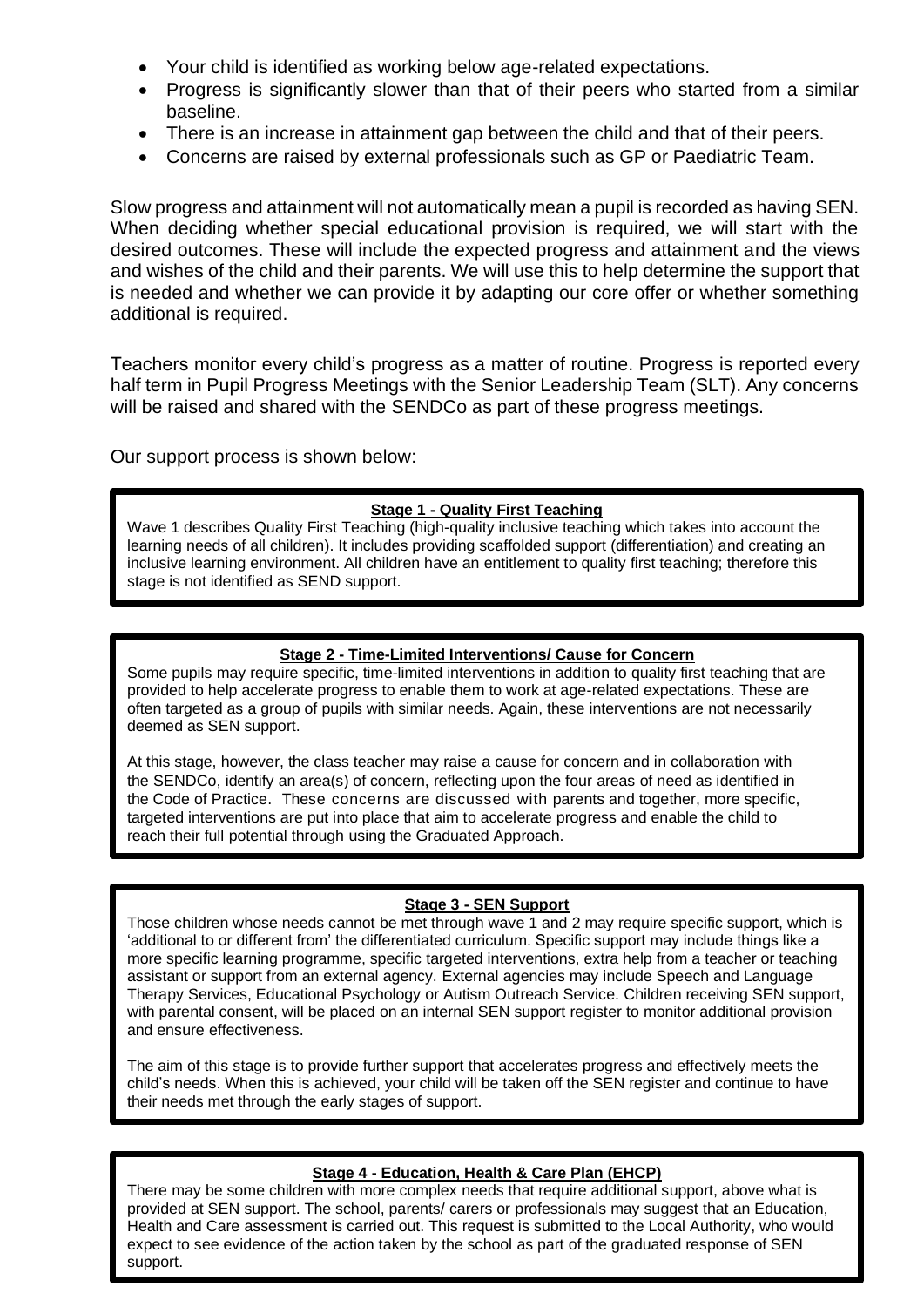Individual Support Plans (ISPs) are put into place for all children with SEN in order to provide targets to work on each term. An ISP may be put into place at stage two or three of our monitoring process. This is to ensure that interventions are targeting individual needs specifically. If outside agencies are involved, then advice from these agencies will be incorporated in these targets. ISPs are reviewed every term with teachers, parents and children.

#### **How do I raise a concern as a parent/ carer?**

Initially, the first step would be to talk to your child's class teacher about your concerns. However, if you feel you would prefer to speak to a senior member of staff, ask to arrange an appointment with the SENDCo (Mrs Amy Humphreys) or our Parent Participation Officer (Mrs Rose Whitehouse). Appointments can be arranged in person, by phone or at the school office.

#### **What happens when a child is identified as needing SEND support?**

A four-part cycle, known as the graduated approach is used to ensure children identified as needing SEN support make good progress. The graduated approach starts at wholeschool level as teachers are continually assessment, planning, implementing and reviewing their approach to teaching children but where a potential specialist educational need has been identified, this cyclical process becomes more personalised and is supported by the SENDCo.

The four stages of the cycle are:

- Assess
- Plan
- Do
- Review

#### **Assess**



In the 'assess' stage of the graduated approach, teachers gain a growing understanding of a pupil's needs. This is done through gathering on-going, day-today assessments to make judgements about the progress a child is making. A clear understanding of a child's needs is critical to planning effectively, determining appropriate provision and making adjustments to teaching that will lead to good progress and improved outcomes for pupils.

Where concerns about a child's progress continue, despite making adaptations to teaching, further discussions will be sought with the child and their parents. On occasions, a child may need to be assessed in more detail in order to explore the precise gaps in their learning or to move towards a formal diagnosis, if appropriate.

These could include:

- Standardised reading, spelling or mathematics tests.
- Use of profiling tools to identify detailed needs, such as for speech, language and communication needs.
- Screening assessments, such as for dyslexia or dyspraxia.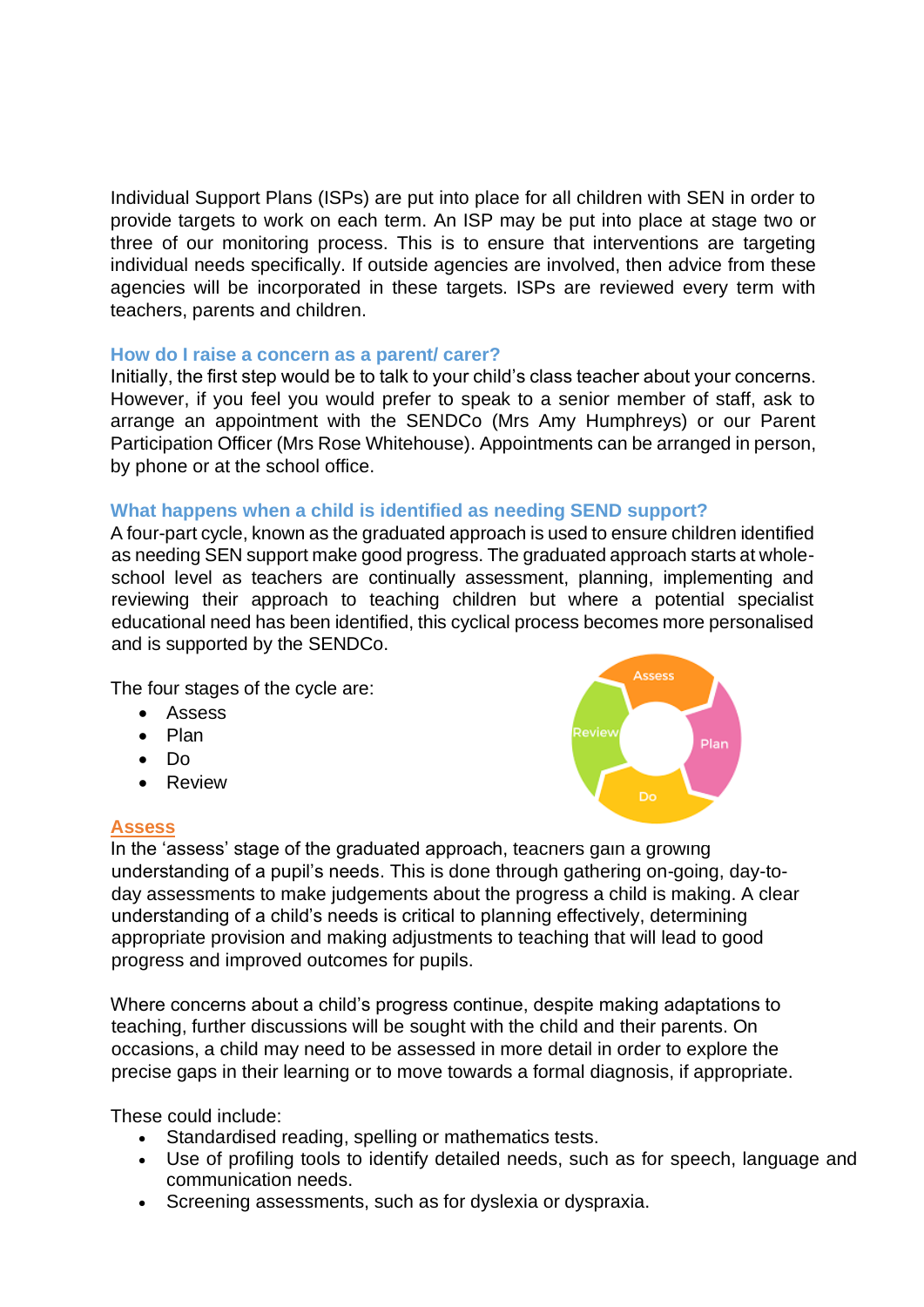• Request for advice from a specialist professional.

## **Plan**

The 'plan' stage involves discussing, planning and agreeing what will be put in place following the outcome of the assessment information gathered. The planning should involve the child, parents and staff from the school who know the child well (class teacher, teaching assistant and SENDCo). Where other professionals are working with the child, they should also contribute to planning.

The initial step of the planning process includes agreeing specific targets in order to focus attention on key areas; the targets should aim to support the child to work towards their long-term outcomes. Following this, additional or personalised support should be identified, along with any specific teaching strategies, approaches or resources to be used.

This might include:

- Specialist programmes or a personalised curriculum.
- Additional resources.
- Working in a small group e.g. for an intervention.
- Peer support or extra support from an adult.
- Physical or personal care support. •

A timescale for reviewing the plan, and details of how progress will be monitored, also needs to be identified. This will be set out in a document known as an **Individual Support Plan (ISP)**.

## **Do**

In the 'do' stage of the graduated approach, the teacher, SENDCO and teaching assistants are responsible for making sure the child's needs are being met through high quality teaching, and that targeted interventions are taking place regularly and effectively. Work taking place during targeted provisions should be fed back to the class teacher and recorded where necessary to enable effective reviewing at the next stage.

#### **Review**

In the 'review' stage of the graduated approach, targeted provision and adaptations to highquality teaching (as outlined on the child's Individual Support Plan) will be reviewed to reveal impact. With the assess, plan, do, review process being a cycle, the idea is that this process is continual. If the review stage shows a child has made really good progress, this may mean they no longer require the additional provision. If this is the case, the child is likely to be taken off the SEN register and, instead, will be monitored to ensure progress is sustained through inclusive high-quality teaching. For others, the assess, plan, do, review cycle will continue and targets, strategies and provision will be revisited and refined.

#### **What are the arrangements for consulting pupils with SEND and their parents?**

When identifying potential SEND needs, discussions are held with both the pupil and their parents. The purpose of these conversations is to:

- Listen to all concerns from all of those involved with the child, including the child.
- To establish a good understanding of the pupil's strengths and difficulties
- Agree on outcomes and next steps and how these can best be supported.

Parents and pupils will always be notified when it is decided that a pupil may need SEN support. Any monitoring and reviews from outside external agencies along with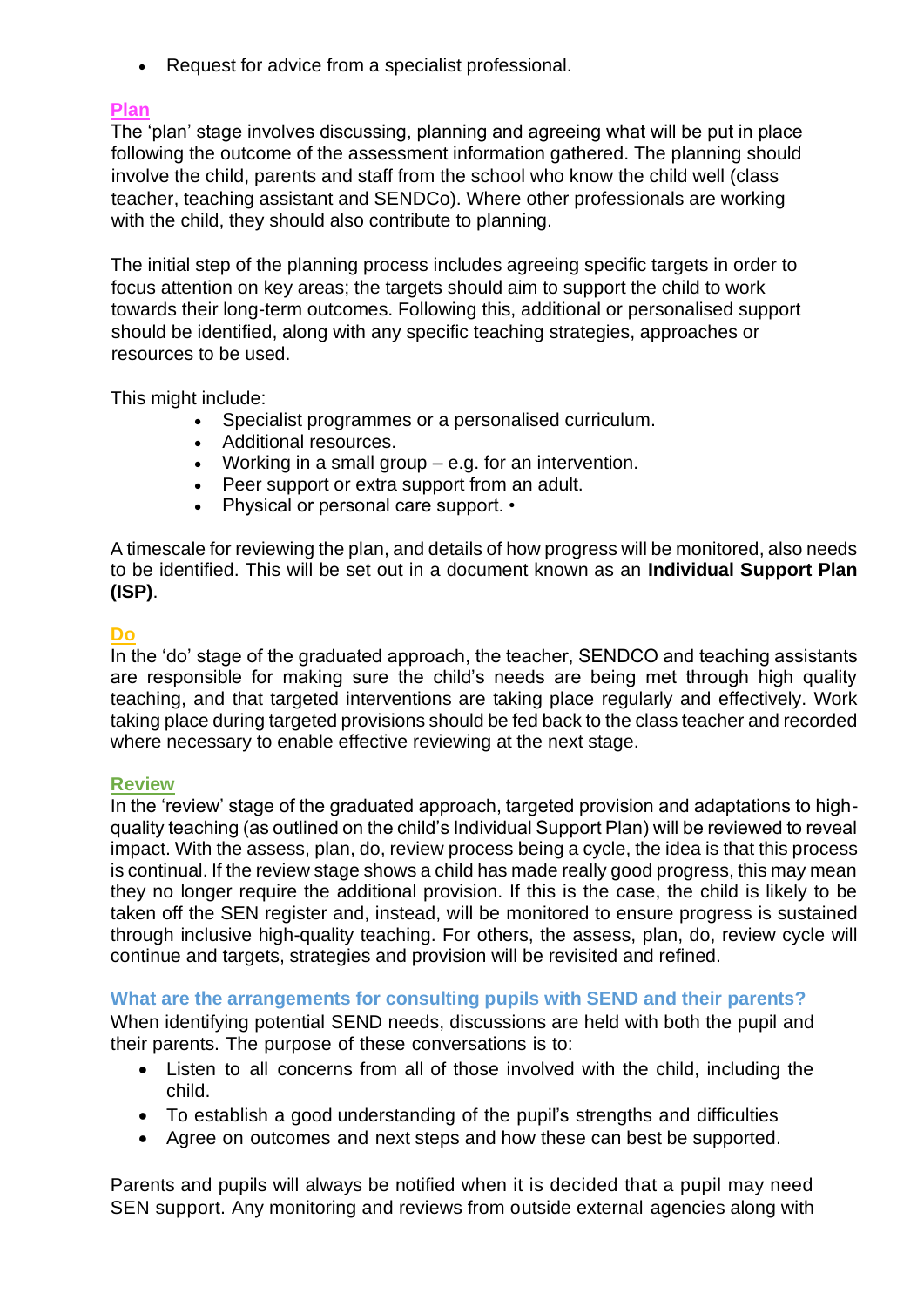their recommendations will be reported by the professionals initially to parents and staff.

Throughout the school year, there are opportunities for teachers to discuss with parents any concerns they may have in regard to their child. All parents are invited to attend three parents' evenings per year. This is an opportunity for teachers and parents to discuss a child's progress, attainment and targets. Parents can request to meet with the SENDCo at these meetings. Class teachers are regularly at the classroom door (Foundation Stage) or on the playground (KS1 & KS2) at the end of the day should you wish to raise a concern. Appointments can be made to speak in more detail to the class teacher, SENDCo and/ or Parent Participation Officer by visiting the school office.

Children who are involved with the Learning Support Service (LSS) will have additional meetings with the SENDCo and specialist teacher, class teacher and teaching assistant, to review their child's progress and set new targets. Other outside agencies may also require more regular meetings, for example the Educational Psychologist. For children with medical needs, meetings with parents may also include the School Health Advisor (Patricia Hayley).

All of the children in our Speech and Language Base have an ISP that has been written in collaboration with the Highly Specialist Speech and Language Therapist. These targets are sent home annually.

The assessment and annual review process of Education Health and Care Plans includes the choices and views of pupils/students.

#### **How will you help me to support my child's learning?**

The class teacher may suggest additional ways of supporting your child's learning through a note in the communication book, at parents' evening or by arranging a meeting with you. The SENDCo may meet with you to discuss how to support your child. This would normally followon from when a child has been assessed or discussed at the School Review.

The class teacher or other relevant agencies or our Parent Participation Officer may meet with you to discuss strategies to use if there are concerns with a child's behaviour/emotional needs. Outside agencies or the Educational Psychologist may suggest advice or programmes of study that can be used at home. Parent/carer workshops and coffee mornings can be arranged throughout the year, sometimes with invited guests, to encourage an open and relaxed forum where advice and ideas can be exchanged.

#### **What training do staff have in relation to the needs of pupils at Hob Green Primary?**

All staff receive regular training relating to SEND that is timely and relevant to the needs of the pupils in our school. Hob Green Primary is committed in ensuring that all staff receive ongoing training and is continually seeking further opportunities that ensure that staff are kept upskilled in their profession. Hob Green currently buys into a range of specialist services, who will deliver training as and when the school requires. The SENDCo ensures that specific training is placed in each class according to the needs of the pupils on the SEND register. Training can be provided by specialist services and/ or the SENDCo.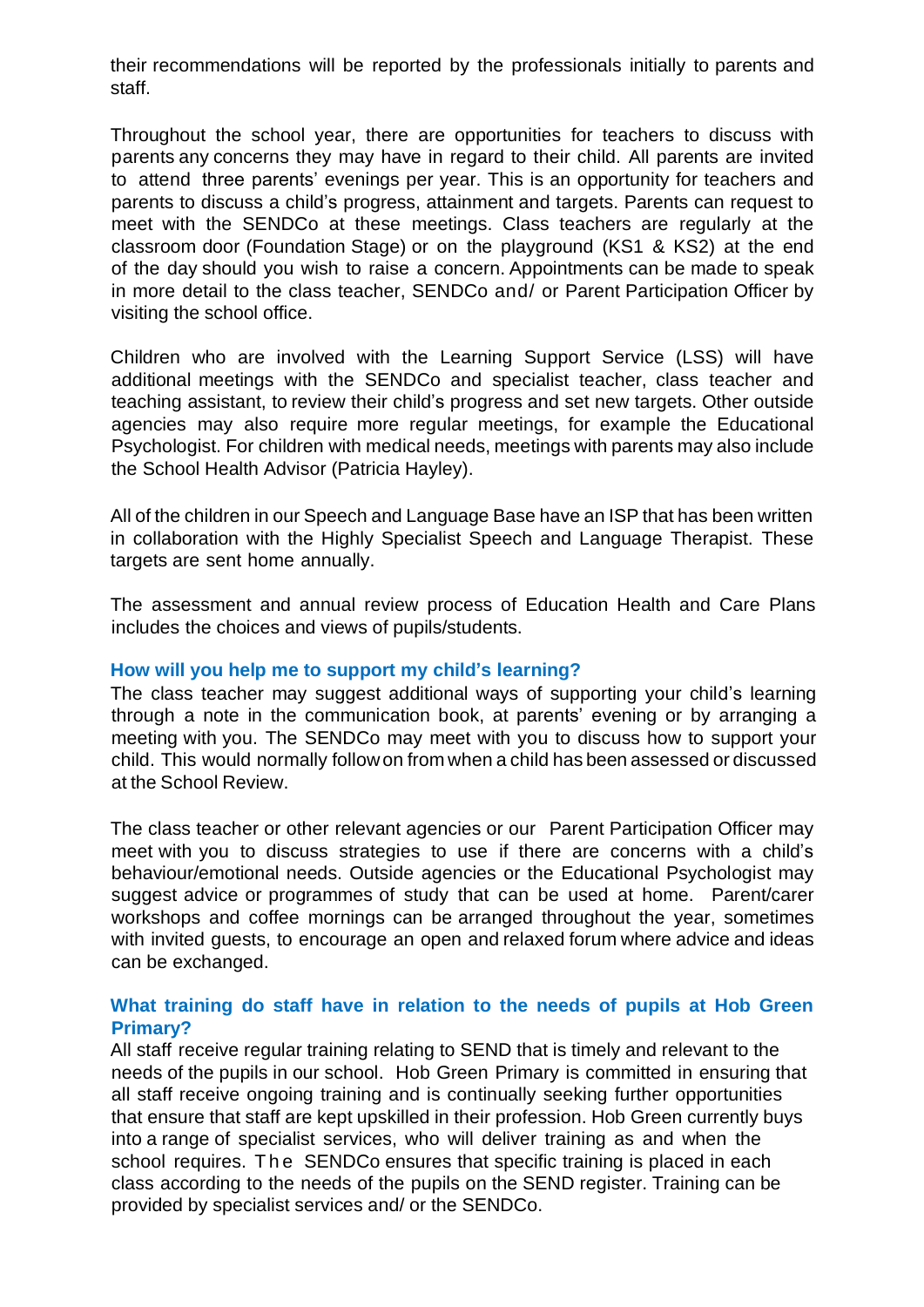We have a team of Teaching Assistants (TAs) who are trained to deliver SEND provision. The need for SEND training is regularly reviewed and monitored by the SENDCo.

# **How are adaptations made to the curriculum and the learning environment for children with SEND?**

All chn access a broad and balanced curriculum. Teachers plan to meet the needs of the children, differentiating work to closely match their ability and learning needs. Typically, this might mean that in a lesson there would be a range of different levels of work set for the class. However, on occasion this might be individually differentiated. Children with SEND will be provided with relevant resources, support time and an individualised learning programme to support their specific needs. This might include the use of visual timetables, simplified language, signing, pictures and symbols. Adaptations may also be made to the learning environment where needed, in order to help fit the needs of some children. Examples of this may be the use of specialist equipment such as writing slopes, pen/ pencil grips and hearing systems for those pupils who have a hearing impairment. The class teacher will work closely alongside the SENDCo to ensure all aspects of the curriculum are accessible for every child.

## **Educational Visits:**

Educational visits that take place outside of school are an important part of enhancing a child's learning and we provide all our children with a range of enriching experiences. When required, identified pupils with SEND will have their own personalised risk assessments to ensure their safe participation in the activities. If a health and safety risk assessment suggests that that an intensive level of 1:1 support is required, an additional member of staff will accompany the child during the activity.

#### **Accessibility:**

As a school we are happy to discuss individual access requirements. Facilities we have at present include:

- Individual entrance which separates the staff car park and leads onto a flat spacious main entrance with good wheelchair access into the school building.
- Separate toilet for disabled users, toilet adapted for disabled users.
- All of the ground floor is fully accessible to wheelchair users.
- We are actively planning further improvements to make the school more accessible and have an up-to-date Accessibility Plan.

## *How will children with SEN be supported during a period of lockdown, in relation to COVID-19?*

- *The SENDCo will contact the families of pupils with SEND to provide guidance around accessing remote learning that is appropriate to their child's ability.*
- *Remote learning set through Class Dojo will be differentiated and uploaded onto class pages. Tasks set will be based on each pupil's ability in that subject area.*
- *The SENDCo will facilitate the distribution of resources to support pupils with SEND accessing the remote learning provided.*
- *The Individual Support Plans (ISPs) of SEND pupils will be made available to parents and carers, to ensure continuation of strategies used to support pupils in school. 1:1 or small*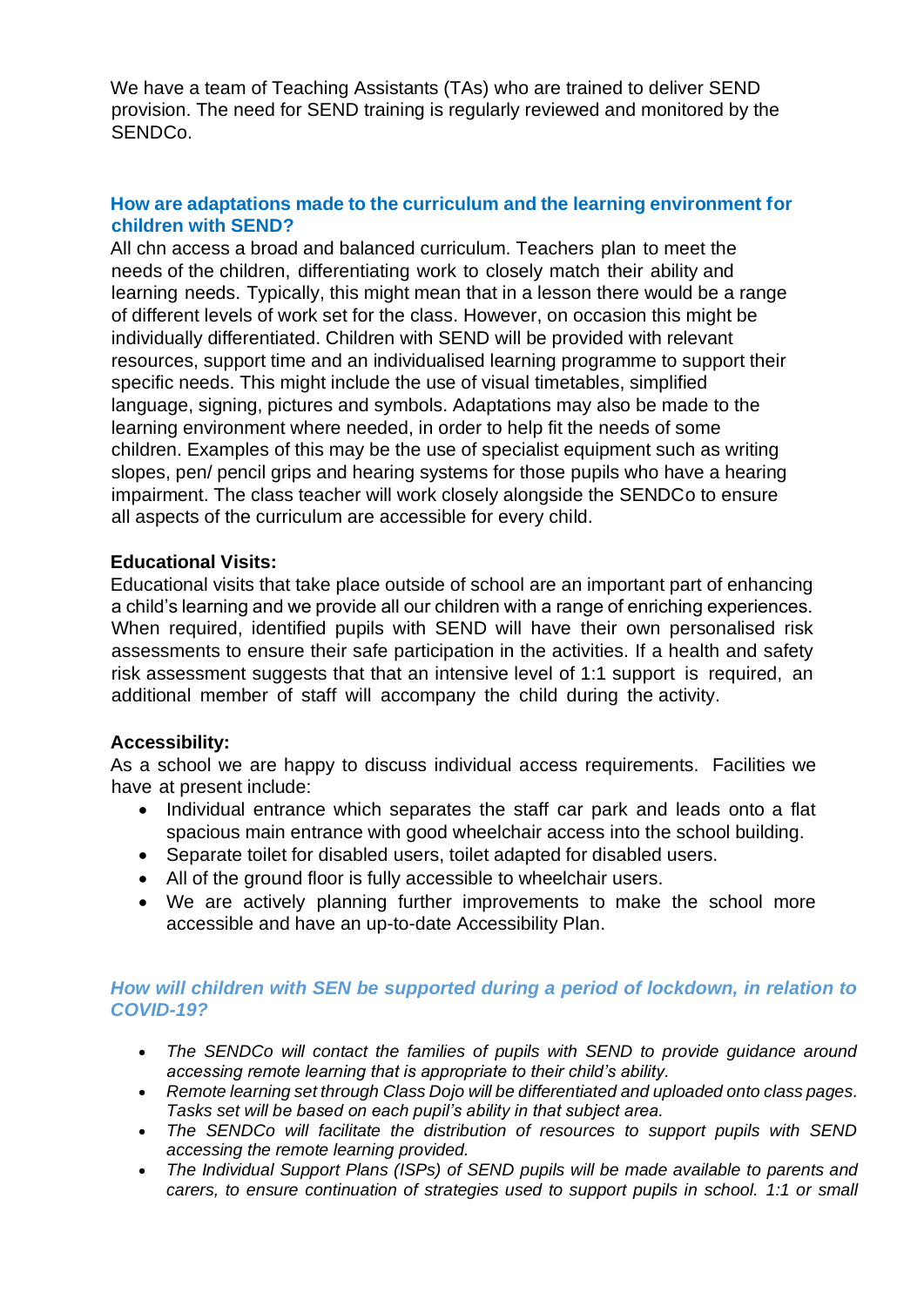*group 'live' interventions will be arranged so that targeted support can be provided on a weekly basis. This will be arranged with the child's class teacher.* 

- *Where a pupil is known to the Speech & Language Therapy Team, parents and carers will be able to access support and guidance directly from the school's named therapists.*
- *Families can contact the SENDCo directly on the following email address for support or guidance: [ahumphreys@hobgreen.drbignitemat.org.](mailto:ahumphreys@hobgreen.drbignitemat.org)*
- *The SENDCo will facilitate regular phone calls with the families of pupils with an Education, Health and Care Plan, to ensure the outcomes set in the plan continue to be met.*
- *Fortnightly calls will be made to all children to review their welfare needs.*

## **How are children with SEND enabled to engage in activities with children who do not have SEND?**

Hob Green is an inclusive school where children of all abilities learn together. We take steps to overcome learning barriers, including physical disabilities and medical needs, so that all children are offered equal opportunities to participate in school life and in extra-curricular activities. Risk assessments are completed to ensure safe participation. No pupil is ever excluded from taking part in any activity because of their special educational need or disability.

## **How does the school support the emotional and social development of children with SEND?**

Hob Green is an inclusive school that prioritises every child's emotional and spiritual development. The class teacher has overall daily responsibility for the pastoral (well-being), medical and social care of every child in their class. Should they have any concerns, parents will be informed and additional support may be implemented.

Additional support may be provided for pupils who are identified as needing support with interaction skills, emotional resilience and wellbeing. Some of the support we off to our children may include:

- Members of staff such as the class teacher, teaching assistants, SENDCo and Parent Participation Officer being readily available for pupils who wish to discuss issues and concerns.
- Finding a quiet area for those children who need to have 'time out' and 'space'. This can include unstructured times of the day (e.g. lunchtimes).
- Referrals to the Counselling Service Team who provide a counselling service that is delivered in school.

The views of our children are listened to and taken into account in all stages of SEN provision. For those who have an ISP, a pupil passport will be completed annually to ensure the views of the child are timely with their stage of development.

We also provide opportunities for all children to take part in the school council where they are given the chance to voice, contribute and be involved in the wider school life.

#### **What is the process for requesting an EHCP?**

If a child has lifelong or significant difficulties, they may undergo a Statutory Assessment Process in the form of requesting an Educational Health Care Plan (EHCP). These requests can be made by school or by parents.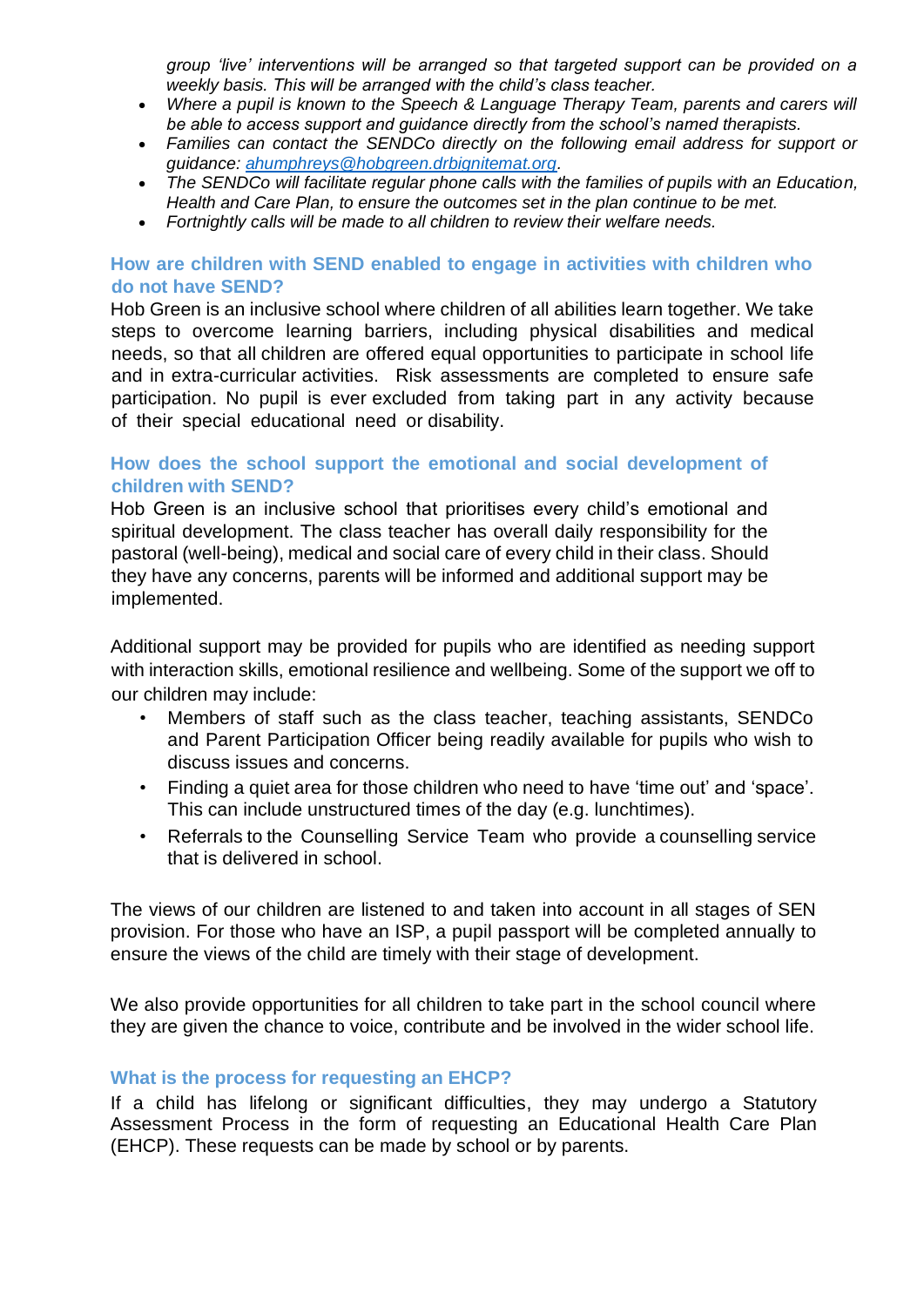The application for an Education, Health and Care Plans (EHCPs) will combine information from a variety of sources including:

- Parents
- Teachers
- SENDCO
- Social Care
- Health professionals
- External providers e.g. Speech and Language Service, Education Psychology

Information will be gathered relating to the current provision provided, action points that have been taken, and the preliminary outcomes of targets set. A decision will be made by a group of people from education, health and social care about whether the child is eligible for an EHC Plan. Parents have the right to appeal against a decision not to initiate a statutory assessment leading to an EHC Plan. Further information on the statutory assessment process can be find on the Department for Education [website.](https://www.specialneedsjungle.com/wp-content/uploads/2018/10/SNJ-FLOWCHART3x-2018.pdf)

# **What happens if it has been agreed to assess my child for an EHCP?**

- Following Statutory Assessment, an EHCP will be provided by Dudley County Council, if it is decided that the child's needs are not being met by the support that is ordinarily available. The school and the child's parents will be involved developing and producing the plan.
- Parents have the right to appeal against the content of the EHCP. They may also appeal against the school named in the Plan if it differs from their preferred choice.
- Once the EHCP has been completed and agreed, it will be kept as part of the pupil's formal record and reviewed at least annually by staff, parents and the pupil. The annual review enables provision for the pupil to be evaluated and, where appropriate, for changes to be put in place, for example, reducing or increasing levels of support.

# **How do we support pupils with medical conditions?**

The school recognises that pupils at school with medical conditions should be properly supported so that they have full access to education, including school trips and physical education. Some children with medical conditions may be disabled and where this is the case the school will comply with its duties under the Equality Act 2010. Some may also have SEND and may have a EHCP which brings together health and social care needs, as well as their special educational provision and the SEND Code of Practice (2014) is followed.

At Hob Green, we work closely with our School Health Advisor (SHA) to ensure the medical needs of our children are met. For some children, this involves a risk assessment and for others, they may need a care plan.

## **What specialist services and expertise are available and currently accessed by the school?**

At Hob Green, we worked closely with a number of external agencies. These include:

- Autism Outreach Team
- Behaviour Support Service The Sycamore School
- Charities including Barnardo's and NSPCC
- Child Protection Advisors
- Child & Adolescent Mental Health Service (CAMHS)
- Counselling Service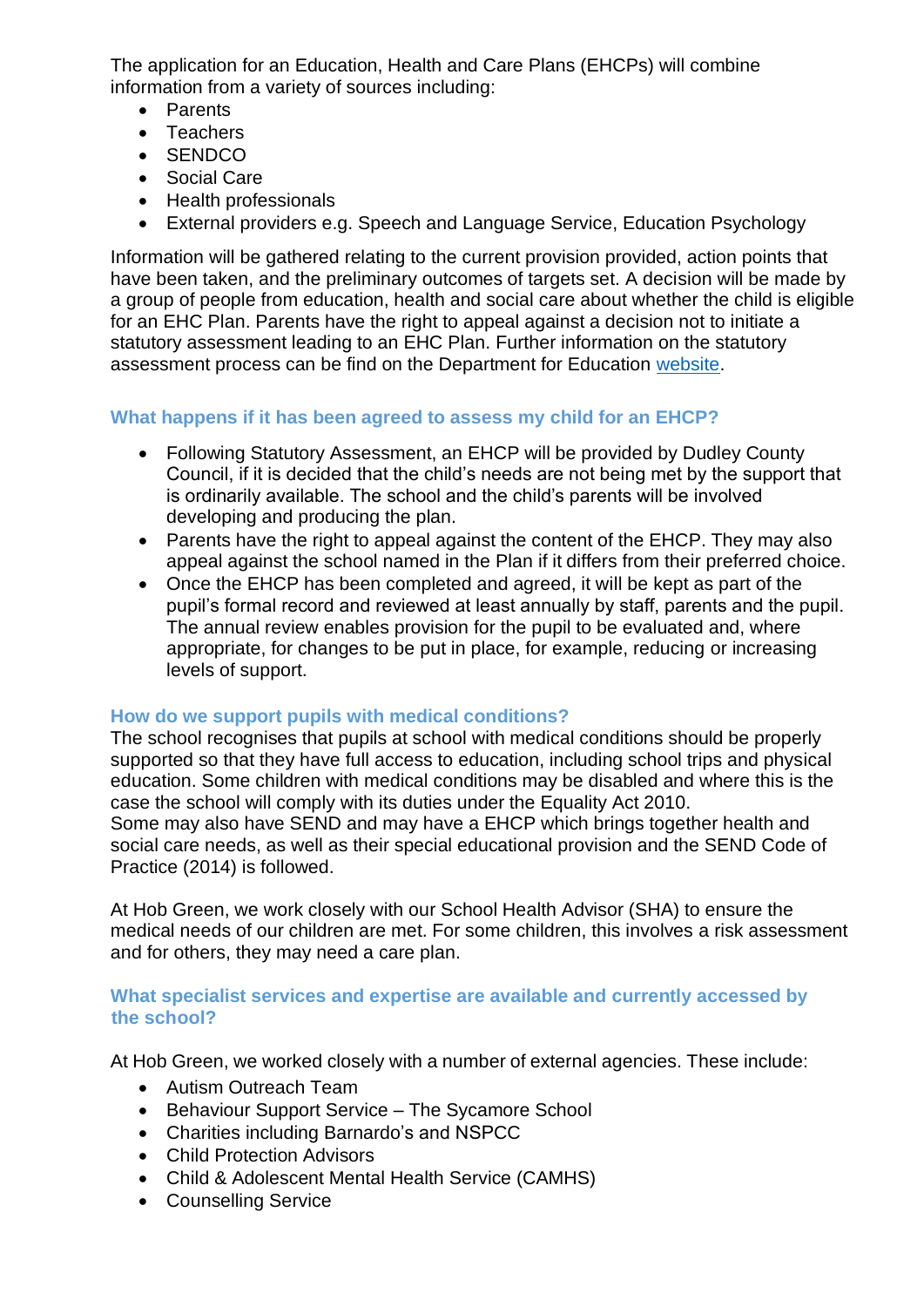- Dudley's Educational Psychologist Service
- Dudley Physical Impairment and Medical Inclusion Service (PIMIS)
- Dudley Learning Support Service
- Early Year's Special Educational Needs Team
- Hearing Impairment Service
- Occupational Therapy
- School Health Advisor (SHA)
- Social Services
- Speech and Language Therapy Service
- Special Educational Needs & Disabilities Information Advice & Support Service (SENDIASS)
- Visual Impairment Service.

Referrals to most organisations are completed by the SENDCo. Referrals to CAMHS must be made by the GP but school can support these referrals in writing. A referral to Occupational Therapy must be made through the School Health Advisor

## **What are the school's arrangements for supporting pupils in transferring between phases of education?**

All children moving from one phase to another participate in a transition process where they spend time with their new teacher. Part of this transition process involves meetings between members of staff so that key information about individual children can be shared.

Where appropriate, additional transition plans are put in place for pupils with SEN. These will allow them to become familiar with staff and their new learning environment. The children may also receive a transition book or a social story, detailing their new classroom teacher with photographs to take home. These are tailored to individual needs and organised by the SENDCo.

# **Starting EYFS:**

In the summer term, stay and place sessions are arranged for children to attend with their parents. Pupils may need additional sessions to help develop familiarity with the learning environment and the staff too. Photographs of the staff and classroom are sent home and where necessary, a social story can be created to share with the child in the lead up to them starting school. This is based on the individual needs of the child.

# **Primary to Secondary:**

When moving from primary to secondary school, the SENDCo liaises with the new school to ensure a smooth transition. Pupils records are passed on and additional inductions may be arranged. A transition book and/ or social story may be created along with a pupil passport, outlining the areas of strength and difficulty of the child. This is also based on the individual needs of the child.

# **Children with EHCPs:**

If a child with an Education Health Care Plan transfers to our school, we will hold a meeting for all involved stakeholders including the parent/ carer of the child. The child is also encouraged to attend. This may also be the case for any child which is supported by a number of agencies or who has complex needs.

# **Transitioning from SLB:**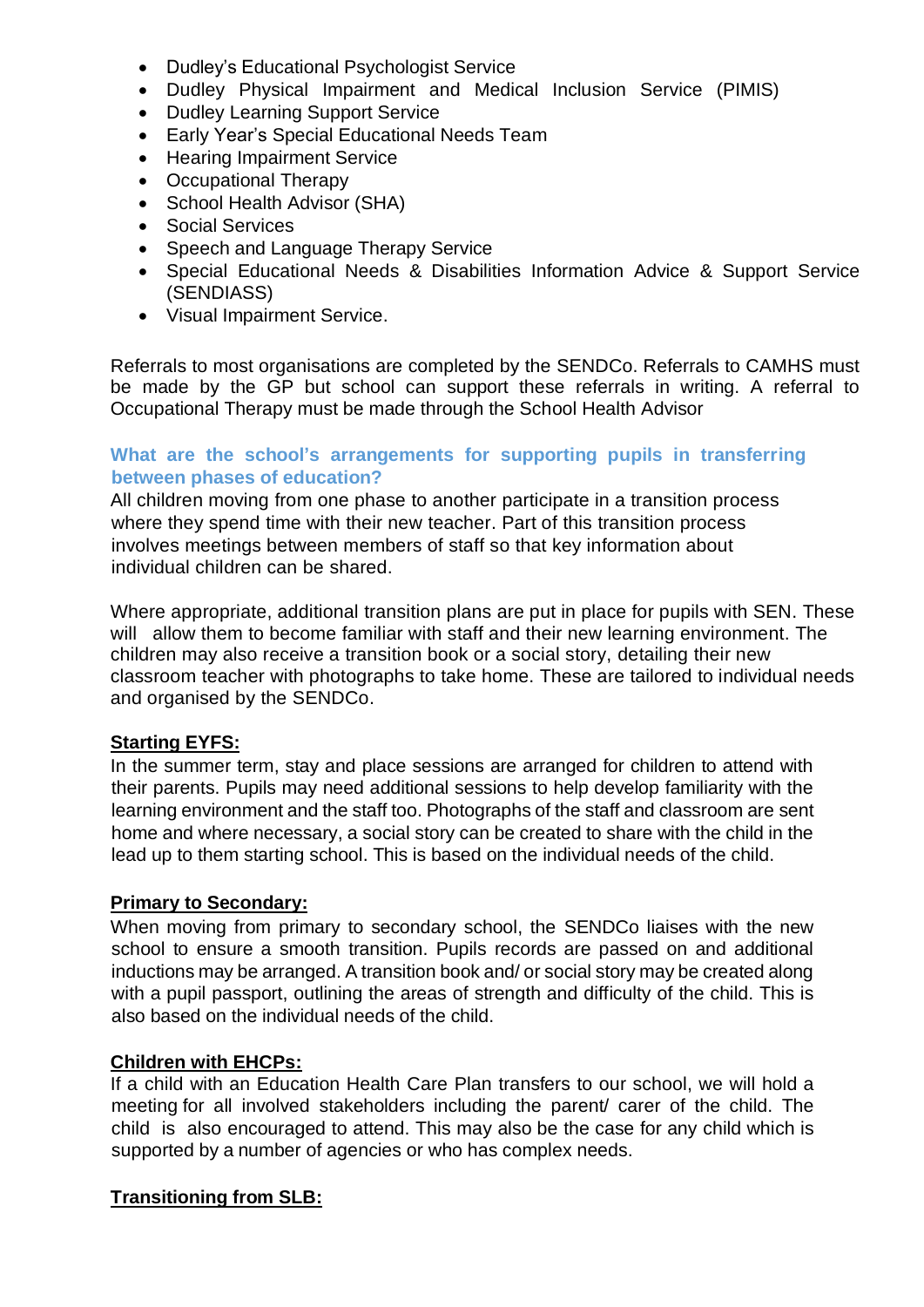The SLB teacher supports the transition of children from the Speech and Language Base onto their secondary school setting. Meetings are held when your child begins year 5 to discuss secondary provision. A transition programme for each individual child is then run and managed by the SLB teacher in your child's final term in the Speech and Language Base.

## **How do you evaluate the effectiveness of provision made for children with SEND?**

- Through regular monitoring of all children with SEND, to ensure that academic progress is being made against National/Age Related Expectations (ARE) and that the gap is narrowing between them and their peers. This will be closely monitored by SLT as part of pupil progress meetings.
- By reviewing the children's targets on their ISP's and ensuring that they are being met.
- Through verbal feedback from the child, the parent and teacher to build a wider picture.
- Through children moving off the SEN Register when they have made sufficient progress – parents will always be informed if this has taken place.
- Through regular monitoring of interventions to ensure they are making an impact.
- Staff receive regular training on the areas of SEND and how to support children with additional needs. Staff will be asked to complete questionnaires to highlight areas they require additional training on.
- Regular learning walks are completed to ensure there is a whole-school approach to supporting children with additional needs.
- The SENDCO reports to the Head Teacher and members of the Inclusion Lead within the Trust regularly to inform them about the progress of children with SEND and how resources are being used. Information provided will never name individual children in order to maintain confidentiality at all times.

# **What are the arrangements for handling complaints?**

The staff at Hob Green Primary School work hard to support children with SEND. However, if a parent or carer wishes to make a complaint, they must first talk to their child's class teacher. If they are still not satisfied with the outcome, they will need to make an appointment to see the SENDCo (Mrs Amy Humphreys). Further complaints would need to be made to the Acting Deputy Headteacher (Mr Ian Parker) or the Acting Headteacher (Mrs Maggie Bostock).